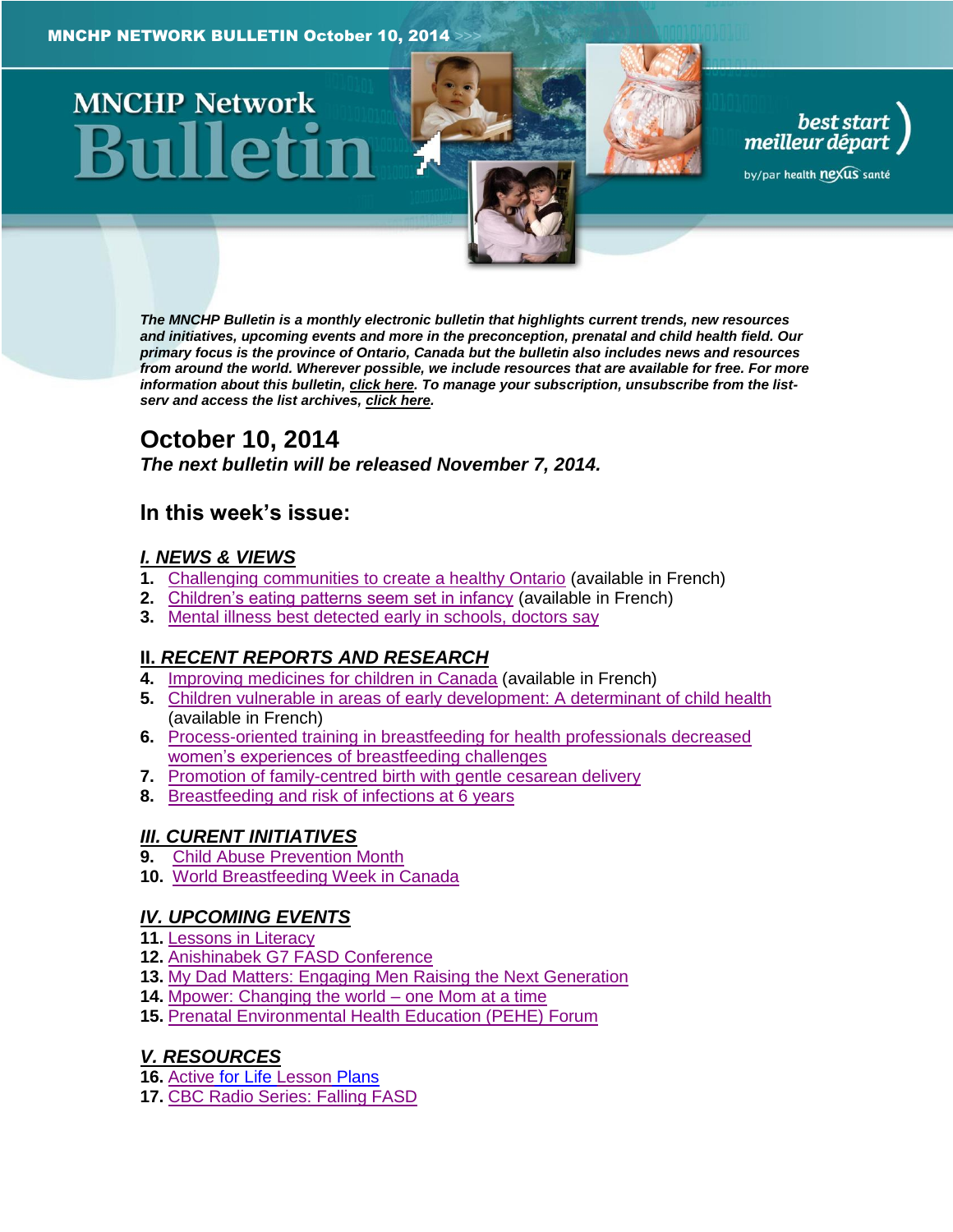- **18.** [Mommy Meds](#page-11-0)
- **19.** [Recent videos](#page-11-1)

# *[VI. FEATURED BEST START RESOURCES](#page-11-2)*

- **20.** [Sleep Well, Sleep Safe Booklet](#page-11-3) (available in French)
- **21.** [Populations with Lower Rates of Breastfeeding: A Summary of Findings](#page-12-0) (available in French)
- **22.** [Breastfeeding in Ontario Factsheets](#page-12-1) (available in French)
- **23.** [Breastfeeding Matters](#page-13-1) (available in French)
- **24.** [Breastfeeding for the Health and Future of Our Nation](#page-13-2)

# <span id="page-1-0"></span>**I. NEWS & VIEWS**

# <span id="page-1-1"></span>**1. Challenging communities to create a healthy Ontario**

(available in French)

As part of Ontario's Healthy Kids Strategy, the Ontario government recently launched the Healthy Kids Community Challenge, through which 45 Ontario communities will work to develop services that aim to promote children's health (Ministry of Health and Long-Term Care, 2014). The government will provide each community with funds, necessary training and promotional support as they work to establish activities surrounding proper nutrition, physical activity and healthy lifestyles. Communities including Thunder Bay, Sault Ste. Marie, Ottawa, Hamilton, as well as parts of Toronto will spend the next four years engaging children in programs such as dietitian-led cooking classes, park tours and organized sports activities. More information can be found on the [Healthy Kids](http://www.health.gov.on.ca/en/public/programs/healthykids/)  [Community Challenge](http://www.health.gov.on.ca/en/public/programs/healthykids/) website.

EN: [http://news.ontario.ca/mohltc/en/2014/09/challenging-communities-to-create-a](http://news.ontario.ca/mohltc/en/2014/09/challenging-communities-to-create-a-healthy-ontario.html)[healthy-ontario.html](http://news.ontario.ca/mohltc/en/2014/09/challenging-communities-to-create-a-healthy-ontario.html)

FR: [http://news.ontario.ca/mohltc/fr/2014/09/appel-a-laction-communautaire-pour](http://news.ontario.ca/mohltc/fr/2014/09/appel-a-laction-communautaire-pour-favoriser-la-sante-en-ontario.html)[favoriser-la-sante-en-ontario.html](http://news.ontario.ca/mohltc/fr/2014/09/appel-a-laction-communautaire-pour-favoriser-la-sante-en-ontario.html)

# <span id="page-1-2"></span>**2. Children's eating patterns seem set in infancy**

This article (CBC News, 2014) reports on a [recent study](http://pediatrics.aappublications.org/content/134/Supplement_1/S4.abstract) that encourages parents to introduce a variety of healthy food to children when they are young. The study emphasizes that eating patterns established in late infancy are often carried throughout childhood. Dr. Sharon Unger, a neonatologist at Toronto's Mount Sinai Hospital and a member of the Canadian Pediatric Society's nutrition committee emphasizes the parents' role in ensuring their child's healthy eating habits. She recommends that parents demonstrate good eating through their food choices, suggesting they include lots of fruits and vegetables in their own diets, and drink primarily water. She also highlights the addictive nature of sweet foods, and emphasizes the importance of giving children the opportunity to appreciate a variety of tastes.

<http://www.cbc.ca/news/health/children-s-eating-patterns-seem-set-in-infancy-1.2753407>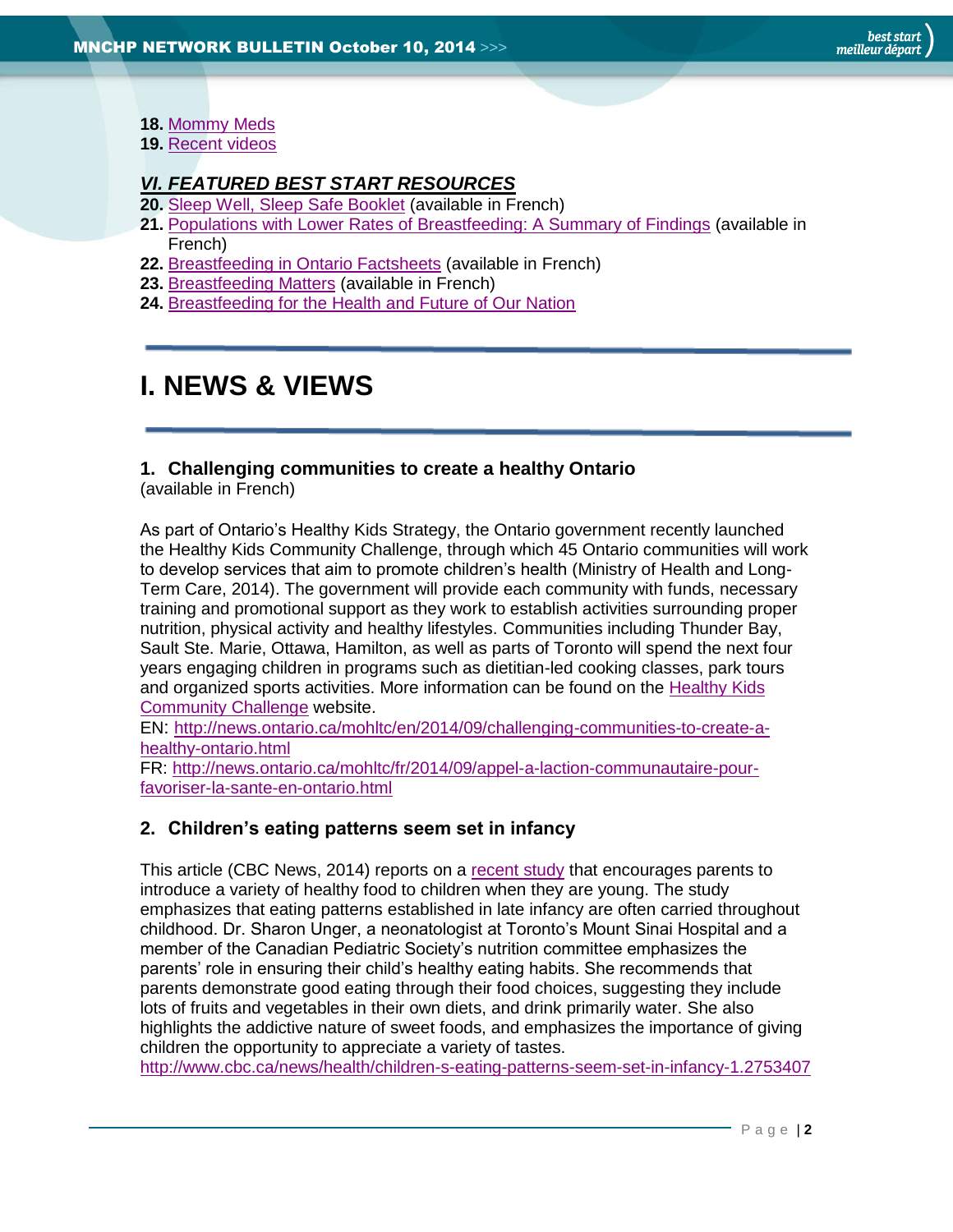# <span id="page-2-0"></span>**3. Mental illness best detected early in schools, doctors say**

Drawing attention to the high numbers of Canadian children and youth who suffer from mental illness, this article (CBC News, 2014) emphasizes the importance of developing a national strategy to identify mental health problems early and to support interventions to help children treat mental illness appropriately. Dr. Mina Fazel from the University of Oxford and Dr. Marshall Korenblum of the Hincks-Dellcrest Centre recommend integrating mental health education into the school system, and suggest that teachers receive training regarding how to identify signs of mental illness and how best to deal with mental health issues in the classroom. Some Toronto schools are already addressing these issues by organizing yoga sessions to help students better manage their stress. Ottawa teachers promote to students the HealthyMinds mood tracker app, developed by the Royal Ottawa Mental Health Centre. The app allows students to take control of their mental health through breathing and problem solving exercises. While these individual initiatives are important, it is crucial that mental health screening and intervention become standard to better ensure healthy child development. [http://www.cbc.ca/news/health/mental-illness-best-detected-early-in-schools-doctors](http://www.cbc.ca/news/health/mental-illness-best-detected-early-in-schools-doctors-say-1.2791671?cmp=rss)[say-1.2791671?cmp=rss](http://www.cbc.ca/news/health/mental-illness-best-detected-early-in-schools-doctors-say-1.2791671?cmp=rss)

# <span id="page-2-1"></span>**II. RECENT REPORTS AND RESEARCH**

#### *\* indicates journal subscription required for full text access*

## <span id="page-2-2"></span>**4. Improving medicines for children in Canada**

(available in French)

Council of Canadian Academies. (2014). Improving medicines for children in Canada: The expert panel on therapeutic products for infants, children, and youth. Ottawa, ON: The Council of Canadian Academies. Retrieved from <http://www.scienceadvice.ca/en/assessments/completed/therapeutic-products.aspx>

#### SUMMARY:

Recognizing the importance of developing safe and effective medicines specifically for children, the Minister of Health, on behalf of Health Canada, asked the Council of Canadian Academies to provide an evidence-based and authoritative assessment of the state of research and regulations leading to the approval of therapeutic products for children, in Canada and abroad. Specifically, this assessment examines the following questions:

 What is the state of clinical pharmacology, in Canada and abroad, that can be applied to the ethical development of safe and effective pharmaceuticals and biologics labelled as therapies for infants, children, and youth?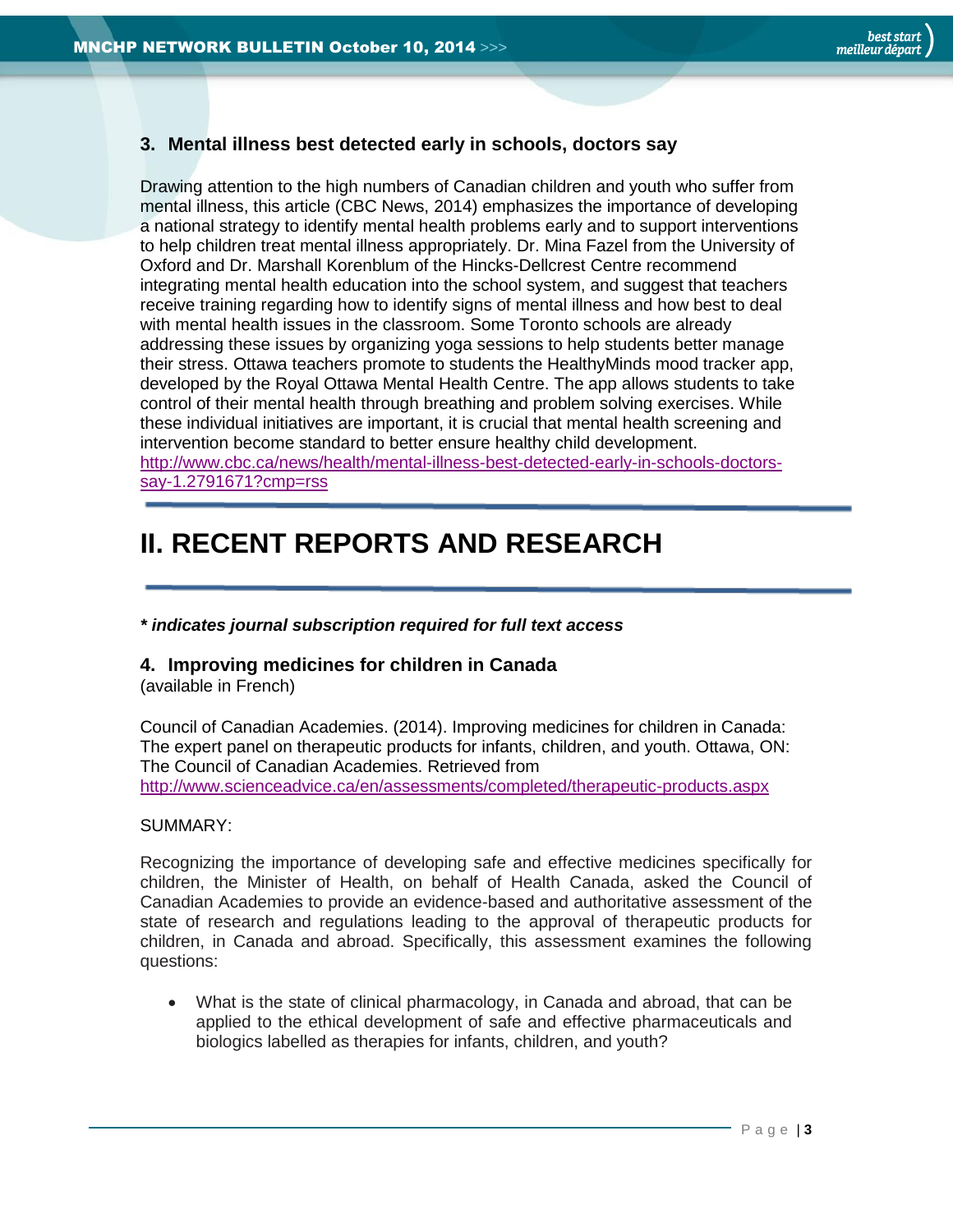- How does human development from infancy to youth alter clinical pharmacology and therefore inform pediatric drug investigations?
- What are best practices to ethically conduct scientifically sound but adaptive drug studies to confirm the safety and effectiveness of drugs for infants, children, and youth?
- When the participation of infants, children, and youth in drug studies is not feasible, what are the best practices to confirm drug safety and effectiveness in these populations?
- What are Canada's strengths to contribute to global pharmacovigilance efforts for drugs that may benefit infants, children, and youth?

To address the charge, the Council assembled a multidisciplinary panel of 14 experts (the Panel) from Canada and abroad. The Panel's composition reflects a balance of expertise, experience, and demonstrated leadership in academic, clinical, pharmaceutical industry, regulatory science, and medical fields. Each member served on the Panel as an informed individual rather than as a representative of a discipline, patron, organization, region, or particular set of values.

From its review of the current state of the evidence, the Panel identified five key findings that serve to answer the charge put forward by Health Canada. The following is a summary of those findings; a more detailed discussion continues in the Panel's full report.

EN[:http://www.scienceadvice.ca/uploads/eng/assessments%20and%20publications%20](http://www.scienceadvice.ca/uploads/eng/assessments%20and%20publications%20and%20news%20releases/therapeutics/therapeutics_fullreporten.pdf) [and%20news%20releases/therapeutics/therapeutics\\_fullreporten.pdf](http://www.scienceadvice.ca/uploads/eng/assessments%20and%20publications%20and%20news%20releases/therapeutics/therapeutics_fullreporten.pdf)

FR[:http://sciencepourlepublic.ca/uploads/fr/assessments%20and%20publications%20an](http://sciencepourlepublic.ca/uploads/fr/assessments%20and%20publications%20and%20news%20releases/therapeutics/therapeutics_fullreportfr.pdf) [d%20news%20releases/therapeutics/therapeutics\\_fullreportfr.pdf](http://sciencepourlepublic.ca/uploads/fr/assessments%20and%20publications%20and%20news%20releases/therapeutics/therapeutics_fullreportfr.pdf)

# <span id="page-3-0"></span>**5. Children vulnerable in areas of early development: A determinant of child health**

(available in French)

Canadian Institute for Health Information. (2014). Children vulnerable in areas of early development: A determinant of child health. Retrieved from: <https://secure.cihi.ca/estore/productFamily.htm?locale=en&pf=PFC2688&lang=en>

## EXCERPT:

The indicator Children Vulnerable in Areas of Early Development is a reflection of health and well-being among 5-year-olds (the average age of children in kindergarten). It measures developmental outcomes and milestones achieved during the first five years of life within the context of early experiences. It is also an important determinant of health and well-being in later life. How children develop as they grow depends on many factors, such as prenatal and postnatal environments, effective parenting, and the social and economic circumstances in which a child lives and grows up. Research shows that all of these factors have a vital impact on the way the brain develops. Early life experiences affect a person's learning skills, coping skills, resiliency and even overall health as an adult.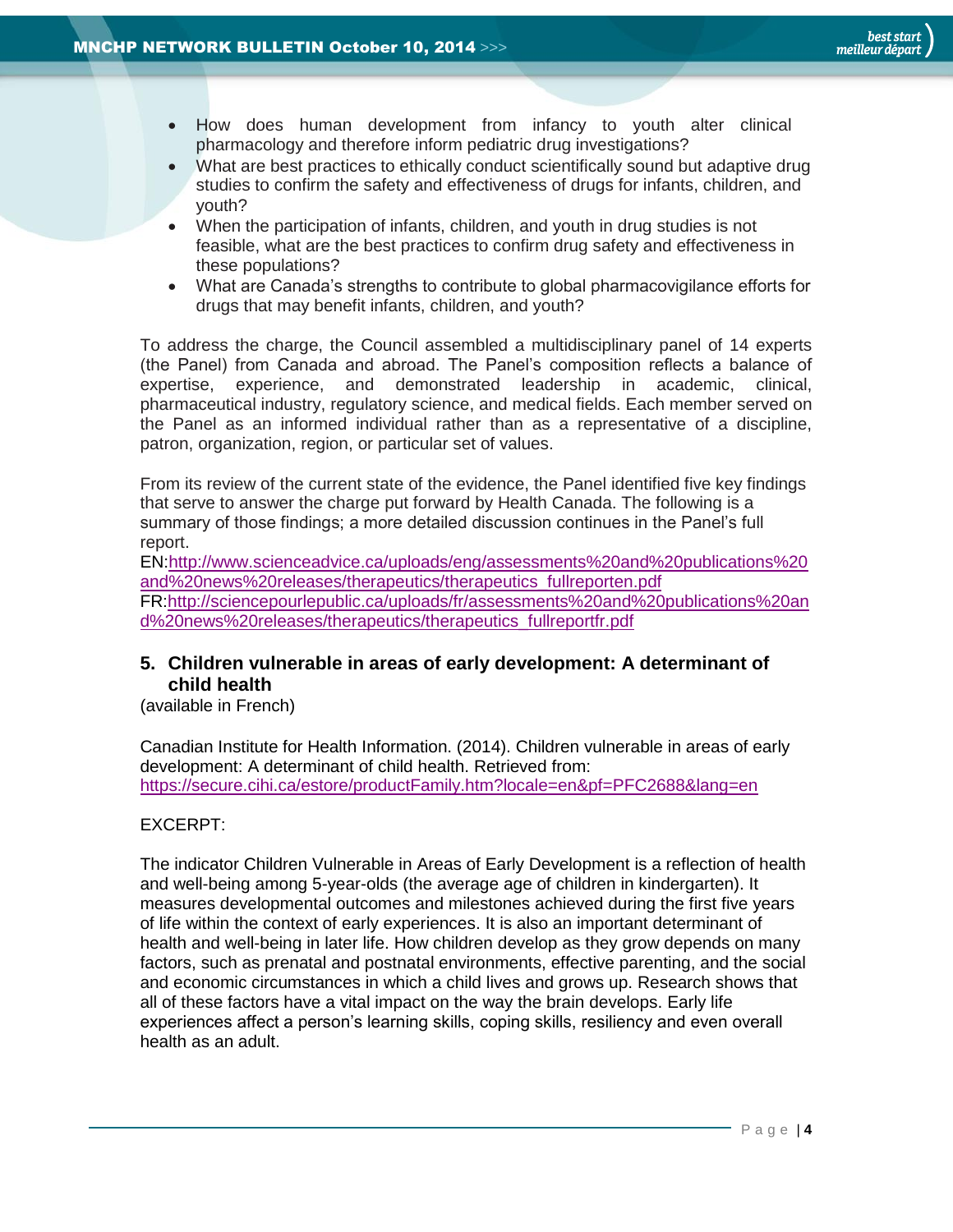EN[:https://secure.cihi.ca/free\\_products/Children\\_Vulnerable\\_in\\_Areas\\_of\\_Early\\_Develo](https://secure.cihi.ca/free_products/Children_Vulnerable_in_Areas_of_Early_Development_EN.pdf) [pment\\_EN.pdf](https://secure.cihi.ca/free_products/Children_Vulnerable_in_Areas_of_Early_Development_EN.pdf) FR [:https://secure.cihi.ca/free\\_products/Children\\_Vulnerable\\_in\\_Areas\\_of\\_Early\\_Develo](https://secure.cihi.ca/free_products/Children_Vulnerable_in_Areas_of_Early_Development_FR.pdf) [pment\\_FR.pdf](https://secure.cihi.ca/free_products/Children_Vulnerable_in_Areas_of_Early_Development_FR.pdf)

# <span id="page-4-0"></span>**6. Process-oriented training in breastfeeding for health professionals decreased women's experiences of breastfeeding challenges**

Blixt, I., Martensson, L.B., Ekstrom, A.C. (2014). Process-oriented training in breastfeeding for health professionals decreases women's experiences of breastfeeding challenges. *International Breastfeeding Journal*, *9*(15). doi:10.1186/1746-4358-9-15

ABSTRACT:

## **Background**

The World Health Organization recommends promoting exclusive breastfeeding for six months. Women often end breastfeeding earlier than planned, however women who continue to breastfeed despite problems often experience good support and counselling from health professionals. The aim of this study was to evaluate the effects of a processoriented training in breastfeeding support counselling for midwives and child health nurses, on women's satisfaction with breastfeeding counselling, problems with insufficient breast milk and nipple pain in relation to exclusive breastfeeding shorter or longer than 3 months.

#### **Methods**

An intervention through process-oriented training for health professionals regarding support in childbearing and breastfeeding took part in the south west of Sweden. This study was conducted in Sweden, in 2000 - 2003. Ten municipalities were paired, and within each pair, one was randomly assigned to the group of five intervention (IG) municipalities and one to the group of five control municipalities. Primiparas ( $n = 540$ ) were invited to participate in a longitudinal study to evaluate the care they received. A survey was distributed at 3 days, 3 months and 9 months postpartum. Data collection for control group A (n = 162) started before the intervention was initiated. Data for control group B ( $n = 172$ ) were collected simultaneously with the intervention group (IG) (n = 206). Women were also divided into two groups depending on whether they exclusive breastfed < 3 months or ≥ 3 months.

#### **Results**

Women in IG were more satisfied with the breastfeeding counselling (p = 0.008) and felt the breastfeeding counselling was more coherent  $(p = 0.002)$  compared to control groups, when exclusive breastfeeding was < 3 months. In addition fewer women in the IG, among the group exclusively breastfeeding < 3 months, had problems with insufficient breast milk compared to the control groups ( $p = 0.01$ ).

## **Conclusion**

A process-oriented training for health professionals in support influenced women's ability to solve breastfeeding problems such as the experience of insufficient breast milk production. Women with exclusive breastfeeding lasting ≥ 3 months more often had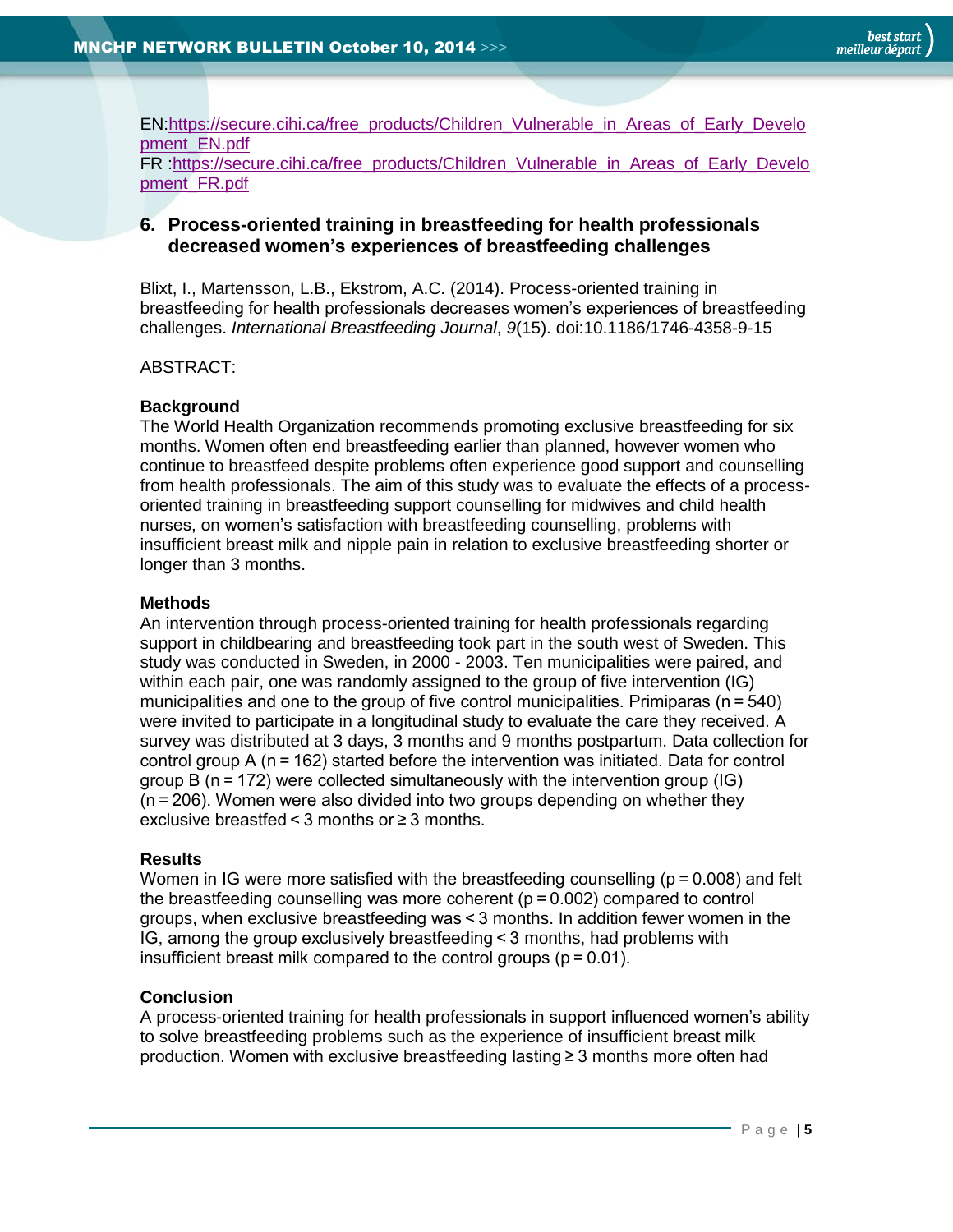breastfeeding duration in line with their planned breastfeeding duration, compared to women who had breastfeeding duration < 3 months. <http://www.internationalbreastfeedingjournal.com/content/9/1/15>

## <span id="page-5-0"></span>**7. Promotion of family-centred birth with gentle cesarean delivery**

Magee, S.R., Battle, M.P.H., Morton, J., Nothnagle, M. (2014). Promotion of familycentred birth with gentle cesarean delivery. *Journal of the American Board of Family Medicine, 27*(5): 690-693. doi:10.3122/jabfm.2014.05.140014

#### ABSTRACT:

*Purpose:* In this commentary we describe our experience developing a "gentle cesarean" program at a community hospital housing a family medicine residency program. The gentle cesarean technique has been popularized in recent obstetrics literature as a viable option to enhance the experience and outcomes of women and families undergoing cesarean delivery.

*Methods:* Skin-to-skin placement of the infant in the operating room with no separation of mother and infant, reduction of extraneous noise, and initiation of breastfeeding in the operating room distinguish this technique from traditional cesarean delivery. Collaboration among family physicians, obstetricians, midwives, pediatricians, neonatologists, anesthesiologists, nurses, and operating room personnel facilitated the provision of gentle cesarean delivery to families requiring an operative birth.

*Results:* Among 144 gentle cesarean births performed from 2009 to 2012, complication rates were similar to or lower than those for traditional cesarean births. Gentle cesarean delivery is now standard of care at our institution.

*Conclusion:* By sharing our experience, we hope to help other hospitals develop gentle cesarean programs. Family physicians should play an integral role in this process. PDF:<http://www.jabfm.org/content/27/5/690.full.pdf+html> <http://www.jabfm.org/content/27/5/690.full>

## <span id="page-5-1"></span>**8. Breastfeeding and risk of infections at 6 years**

Ruowei, L., Dee, D., Chuan-Ming, L., Hoffman, H.J., Gummer-Strawn, L.M. Breastfeeding and risk of infections at 6 years. *Pediatrics, 134*:S13. DOI: 10.1542/peds.2014-0646D

SUMMARY:

**BACKGROUND:** Previous studies have shown that breastfeeding is associated with reductions in the risk of common infections among infants; however, whether breastfeeding confers longer term protection is inconclusive.

**METHODS:** We linked data from the 2005–2007 IFPS II (Infant Feeding Practices Study II) and follow-up data collected when the children were 6 years old. Multivariable logistic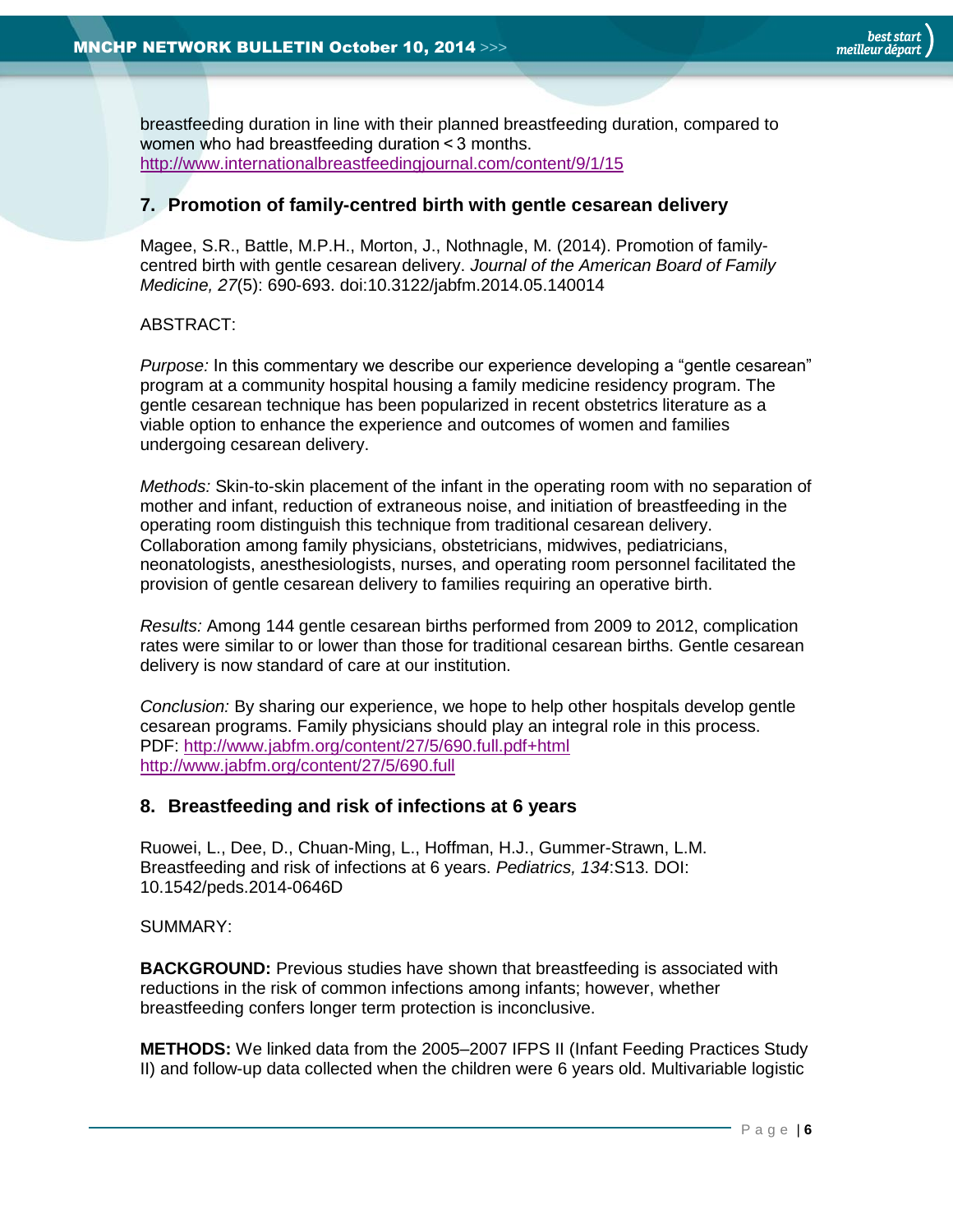

regression was used, controlling for sociodemographic variables, to examine associations of initiation, duration, exclusivity of breastfeeding, timing of supplementing breastfeeding with formula, and breast milk intensity (proportion of milk feedings that were breast milk from age 0–6 months) with maternal reports of infection (cold/upper respiratory tract, ear, throat, sinus, pneumonia/lung, and urinary) and sick visits in the past year among 6-year-olds (*N* = 1281).

**RESULTS:** The most common past-year infections were colds/upper respiratory tract (66%), ear (25%), and throat (24%) infections. No associations were found between breastfeeding and colds/upper respiratory tract, lung, or urinary tract infections. Prevalence of ear, throat, and sinus infections and number of sick visits differed according to breastfeeding duration, exclusivity, and timing of supplementing breastfeeding with formula (*P* < .05). Among children ever breastfed, children breastfed for ≥9 months had lower odds of past-year ear (adjusted odds ratio [aOR]: 0.69 [95% confidence interval (95% CI): 0.48–0.98]), throat (aOR: 0.68 [95% CI: 0.47–0.98]), and sinus (aOR: 0.47 [95% CI: 0.30–0.72]) infections compared with those breastfed >0 to <3 months. High breast milk intensity (>66.6%) during the first 6 months was associated with lower odds of sinus infection compared with low breast milk intensity (<33.3%) (aOR: 0.53 [95% CI: 0.35–0.79]).

**CONCLUSIONS:** This prospective longitudinal study suggests that breastfeeding may protect against ear, throat, and sinus infections well beyond infancy. [http://pediatrics.aappublications.org/content/134/Supplement\\_1/S13.abstract](http://pediatrics.aappublications.org/content/134/Supplement_1/S13.abstract) PDF: [http://pediatrics.aappublications.org/content/134/Supplement\\_1/S13.full.pdf+html](http://pediatrics.aappublications.org/content/134/Supplement_1/S13.full.pdf+html)

# <span id="page-6-0"></span>**III. CURRENT INITIATIVES**

# <span id="page-6-1"></span>**9. Child Abuse Prevention Month**

Throughout the month of October, Child Abuse Prevention Month, the Ontario Association of Children's Aid Societies (OACAS) is promoting the community's role in preventing child abuse. Visit the [OACAS website](http://www.oacas.org/) to learn how to detect when a child is being abused, and about the proper channels through which to report an instance of abuse. Under Section 72 of the Child and Families Services Act, every Ontarian is legally required to inform their Children's Aid Society if they are suspicious of abuse. Ontario Association of Children's Aid Societies:

[http://www.newswire.ca/en/story/1420618/it-takes-a-community-to-keep-kids-safe-from](http://www.newswire.ca/en/story/1420618/it-takes-a-community-to-keep-kids-safe-from-fear-harm-and-violence)[fear-harm-and-violence](http://www.newswire.ca/en/story/1420618/it-takes-a-community-to-keep-kids-safe-from-fear-harm-and-violence)

Related resources:

 **Use Your Voice** (available in French): A website developed by the Ontario Association of Children's Aid Societies to highlight avenues for community involvement including volunteering, adoption and foster care. EN:<http://useyourvoice.ca/en/>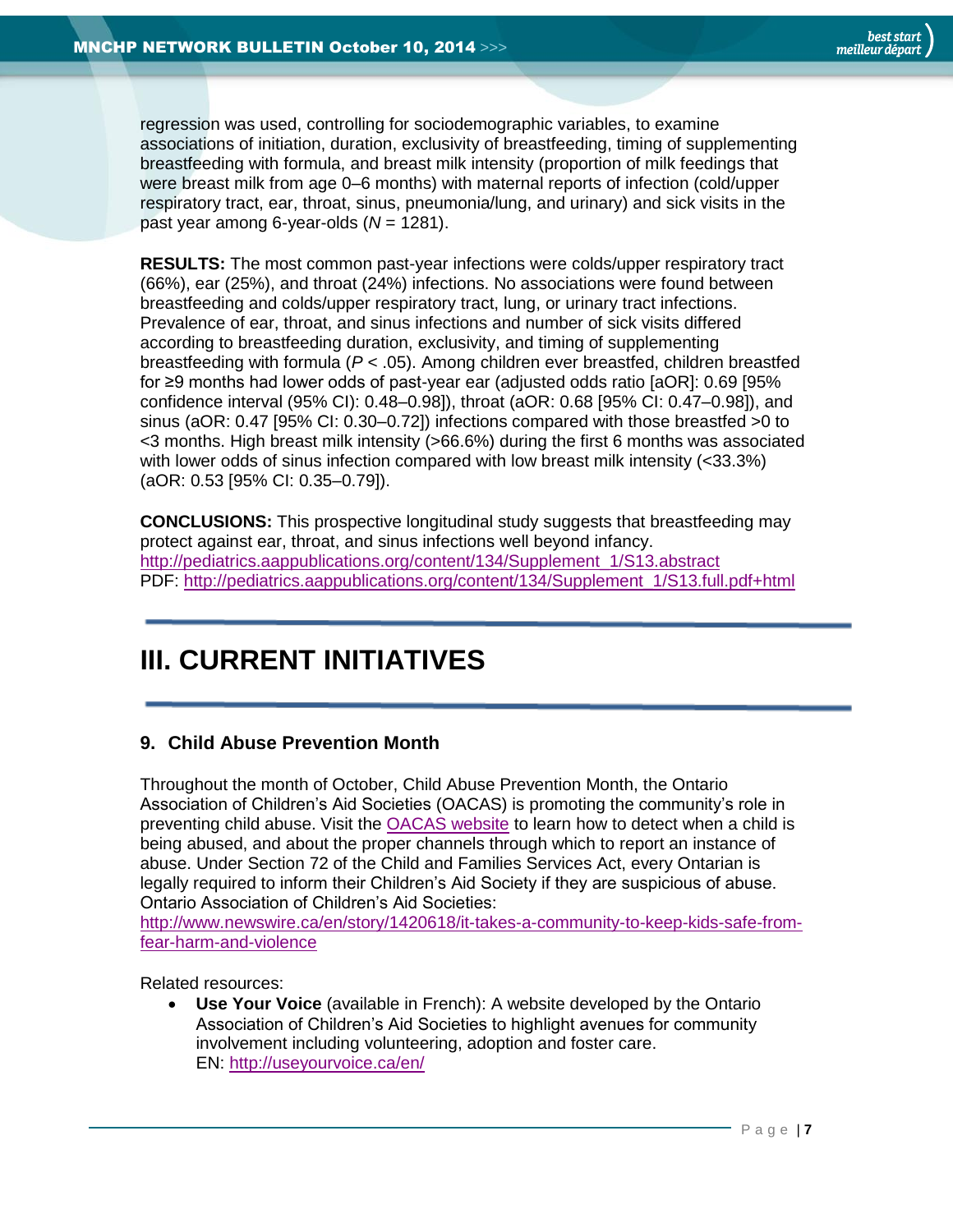

FR :<http://useyourvoice.ca/fr/>

- **Tweet to Stop Child Abuse 2014:** This campaign, initiated by the Family and Children's Services of Frontenac, Lennox and Addington, aims to promote the dangers of child abuse through Twitter. Participants are encouraged to tweet their support to end child abuse on October  $17<sup>th</sup>$ . <http://www.facsfla.ca/tweet-now>
- **Is it OK to spank children?**: This recent broadcast on CBC's All in a Day draws attention to the issues surrounding child discipline and corporal and emotional punishment of children. Host Alan Neal interviews Best Start Resource Centre consultant Louise Choquette and child protection consultant Ron Ensom who emphasize the continued prevalence of physical discipline and its negative impact on children.

<http://www.cbc.ca/player/AudioMobile/All+in+a+Day/ID/2519484948/>

 **The Spectrum of Neglect – Four Types of Unresponsive Care**: This series of four videos developed by the Center on the Developing Child depict four different forms of neglect and their impact on a young child. Different types of neglect include occasional inattention, chronic under-stimulation, severe neglect in a family context and severe neglect in an institutional setting. [http://developingchild.harvard.edu/index.php/resources/multimedia/interactive\\_fe](http://developingchild.harvard.edu/index.php/resources/multimedia/interactive_features/) [atures/](http://developingchild.harvard.edu/index.php/resources/multimedia/interactive_features/)

#### <span id="page-7-0"></span>**10.World Breastfeeding Week in Canada**

(available in French)

World Breastfeeding Week in Canada was celebrated this year from October 1 to 7. This year's theme, Breastfeeding: A Winning Goal – For Life!, highlights the long-term benefits of breastfeeding for both maternal and child health. A statement by Minister of Health Rona Ambrose draws attention to the immense efforts of health professionals, organizations, researchers, policy makers and community programs in creating supportive spaces for breastfeeding and encourages all Canadians to follow this example. For World Breastfeeding Week, the Public Health Agency of Canada is promoting several useful resources to aid in breastfeeding promotion, and to help mothers breastfeed successfully. See the guides: [10 Great Reasons to Breastfeed Your](http://www.phac-aspc.gc.ca/hp-ps/dca-dea/stages-etapes/childhood-enfance_0-2/nutrition/reasons-raisons-eng.php)  [Baby,](http://www.phac-aspc.gc.ca/hp-ps/dca-dea/stages-etapes/childhood-enfance_0-2/nutrition/reasons-raisons-eng.php) and [10 Valuable Tips for Successful Breastfeeding.](http://www.phac-aspc.gc.ca/hp-ps/dca-dea/stages-etapes/childhood-enfance_0-2/nutrition/tips-cons-eng.php)

EN: [http://www.phac-aspc.gc.ca/about\\_apropos/2014/2014\\_10\\_01-eng.php](http://www.phac-aspc.gc.ca/about_apropos/2014/2014_10_01-eng.php) FR : [http://www.phac-aspc.gc.ca/about\\_apropos/2014/2014\\_10\\_01-fra.php](http://www.phac-aspc.gc.ca/about_apropos/2014/2014_10_01-fra.php)

Related resources:

- **It's OK to Breastfeed in Public:** A short video developed by Toronto Public Health for World Breastfeeding Week that aims to reduce stigma surrounding public breastfeeding, and asks the question: "What if eating a sandwich in public got the same reaction as breastfeeding in public?" [http://www1.toronto.ca/wps/portal/contentonly?vgnextoid=7f274485d1210410Vgn](http://www1.toronto.ca/wps/portal/contentonly?vgnextoid=7f274485d1210410VgnVCM10000071d60f89RCRD&WT.rd_id=tph.to/breastfeeding) [VCM10000071d60f89RCRD&WT.rd\\_id=tph.to/breastfeeding](http://www1.toronto.ca/wps/portal/contentonly?vgnextoid=7f274485d1210410VgnVCM10000071d60f89RCRD&WT.rd_id=tph.to/breastfeeding)
- **Global Breastfeeding Challenge 2014:** Hosted annually by the Quintessence Foundation during World Breastfeeding Week, the Global Breastfeeding Challenge invites cities to compete to see how many breastfeeding babies can be latched on in the same place at the same time.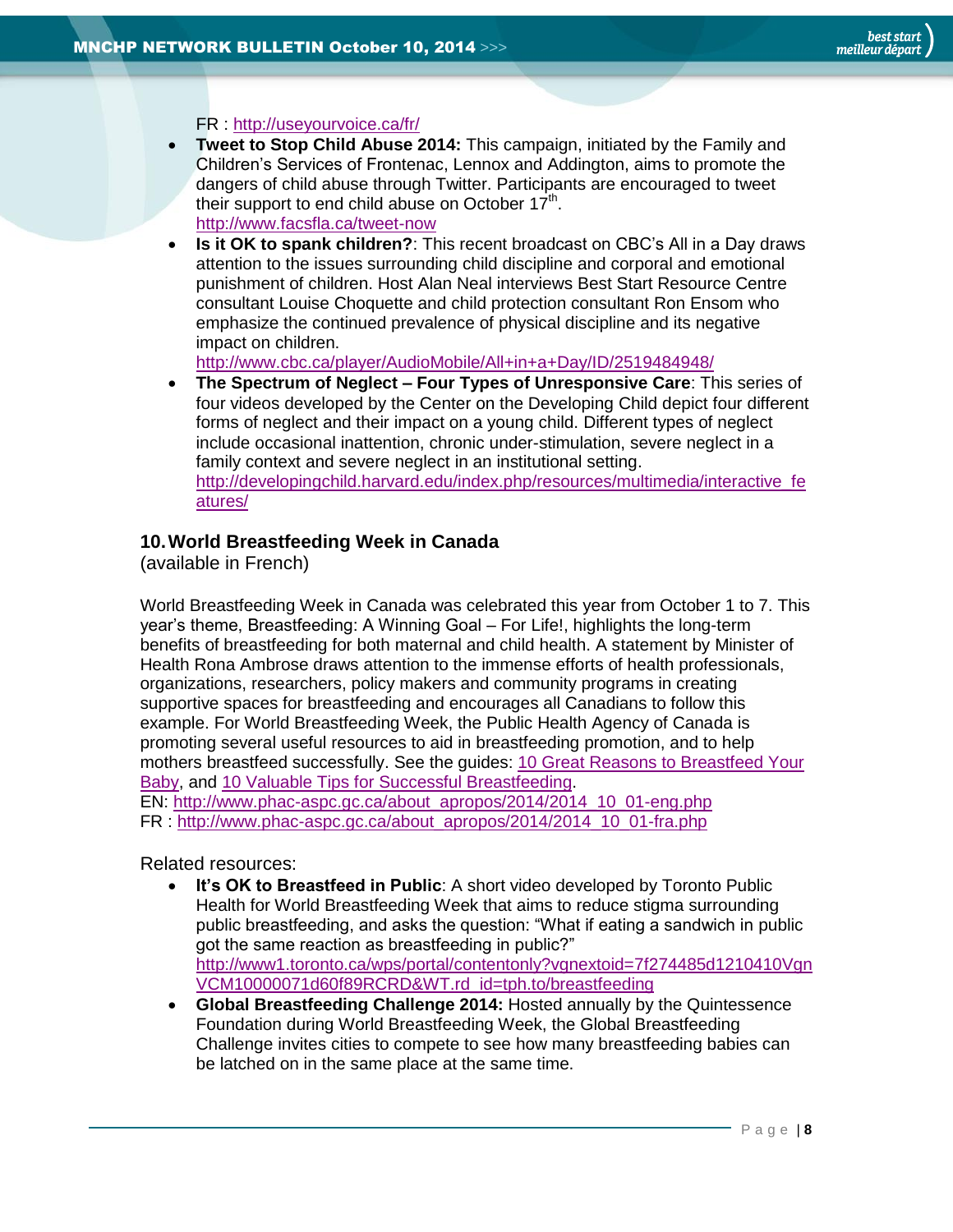<span id="page-8-0"></span><http://www.babyfriendly.ca/Challenge/results-home.aspx>

- **Nature's first functional food**: A recent article in Science Magazine that explains clearly and in great detail the science behind the benefits of breast milk. <http://mills.ucdavis.edu/science-milk-bioactives>
- **Baby-Friendly Initiative in Canada – Status Report**: A report issued by the Breastfeeding Committee of Canada (BCC) that documents the efforts and progress made by the Baby-Friendly Initiative in Canada over the past two years, including the BCC's involvement in developing key nutrition-related reports for the government of Canada, and province-specific updates and developments. [http://breastfeedingcanada.ca/documents/BFI%20Status%20Report%202014%2](http://breastfeedingcanada.ca/documents/BFI%20Status%20Report%202014%20with%20WHO%20Country%20report.pdf) [0with%20WHO%20Country%20report.pdf](http://breastfeedingcanada.ca/documents/BFI%20Status%20Report%202014%20with%20WHO%20Country%20report.pdf)

# **IV. UPCOMING EVENTS**

#### <span id="page-8-1"></span>**15. Lessons in Literacy**

November 3-5, 2014: Niagara-on-the-Lake, ON

This two-day conference organized by Speech Services Niagara offers an opportunity for educators, early literacy specialists, and other service providers to explore new avenues for promoting and developing literacy skills in young children. The conference will start with a keynote address by Dr. Jean Clinton, an Associate Clinical Professor at McMaster University in the Department of Psychiatry and Behavioural Neurosciences, who will discuss the mental mechanics that lead to a strong love of literacy. Other sessions will address ways in which play and games can be used to promote literacy, the increasing use of e-books and tablets, and their effect on a child's ability to develop literacy skills. A two-part workshop will explore strategies to improve literacy for English Language Learners and children from high-risk families. The conference will close with a session by Dr. Alyson Shaw from the Children's Hospital of Eastern Ontario (CHEO) who will discuss how physicians and the medical community can play a more integral role in literacy development. Ontario Early Literacy Specialists are also invited to a meeting prior to the conference.

[https://gallery.mailchimp.com/e8c7408fd28657e533ecb7b13/files/Emergent\\_Literacy\\_Co](https://gallery.mailchimp.com/e8c7408fd28657e533ecb7b13/files/Emergent_Literacy_Conference_2014.pdf) [nference\\_2014.pdf](https://gallery.mailchimp.com/e8c7408fd28657e533ecb7b13/files/Emergent_Literacy_Conference_2014.pdf)

## <span id="page-8-2"></span>**16. Anishinabek G7 FASD Conference**

November 4-5, 2014: Sudbury, ON

The theme of the 5<sup>th</sup> Annual Anishinabek G7 FASD Conference is "Celebrating the Journey." Participants will learn how to develop accommodations for people with FASD, strategies for coping with stressful situations while living with the disorder and how memory and learning are affected by FASD. Presentations will be given by medical professionals, as well as those impacted by the disorder. For the first time, both service providers, and biological, extended, foster and adoptive families are invited to the conference. Keynote sessions will be given by Liz and Jodee Kulp, who will discuss how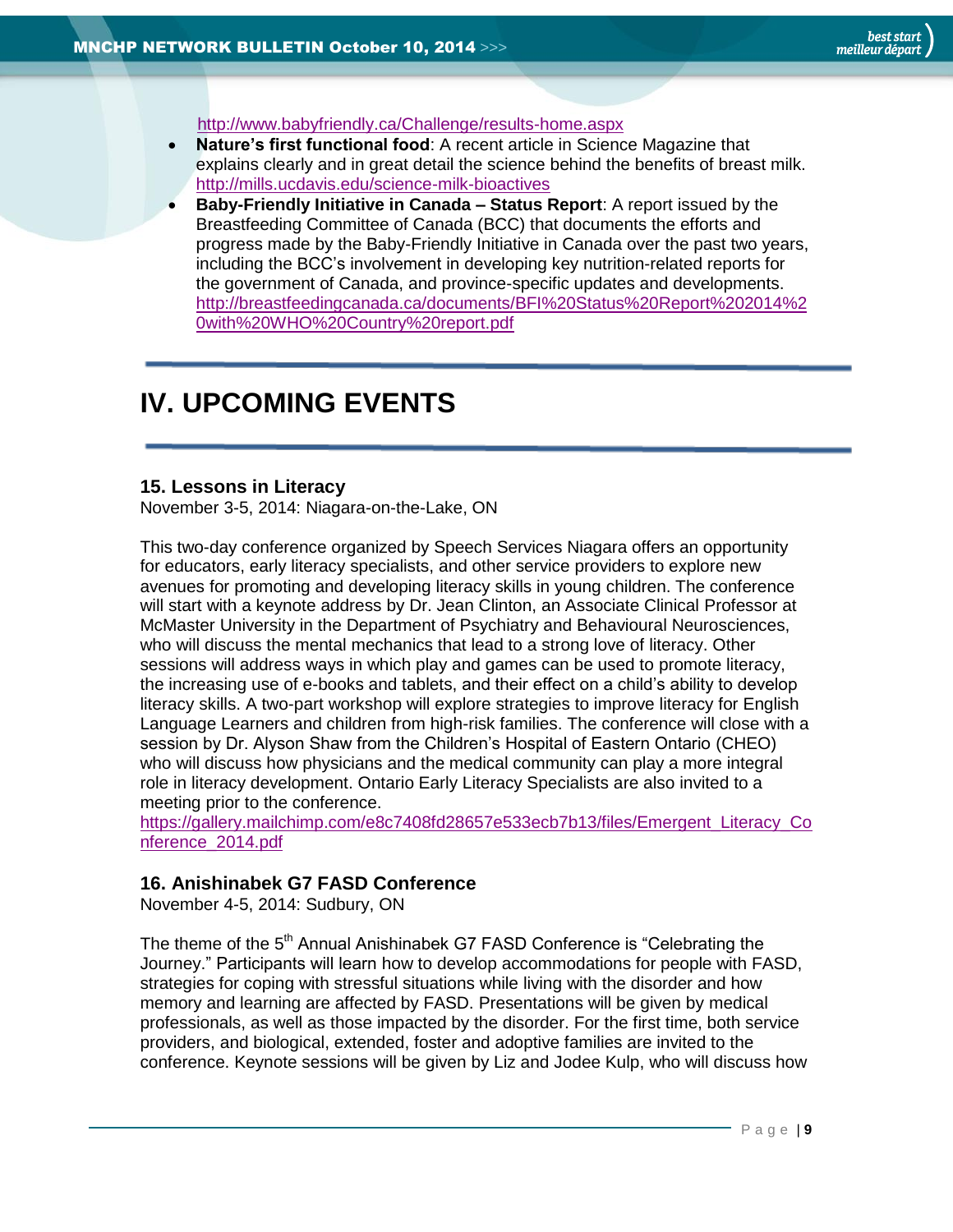to stay safe during a medical crisis, Morgan Fawcett, who will talk about her life with FASD, Dr. Edward Riley, who will explore how the brain is affected by FASD, and Myles Himmelreich, a motivational speaker with Fetal Alcohol Spectrum Disorder. For details related to conference registration, contact Kari Chiappetta, conference coordinator, at [kcconsulting@shaw.ca](mailto:kcconsulting@shaw.ca)

<http://www.skfasnetwork.ca/main/wp-content/uploads/2011/12/G7-FASD-Conference.pdf>

## <span id="page-9-0"></span>**14. My Dad Matters: Engaging Men Raising the Next Generation**

November 5, 2014: Timmins, ON November 21, 2014: Ottawa ON

Dad Central Ontario, an organization that promotes the importance of father-child bonding, is offering two free workshops to teach practitioners the best strategies through which to involve fathers in family services and programs. The workshops will provide a general overview of the current research and issues pertaining to fathers, introduce participants to available services for fathers, and present Dad Central's *My Dad Matters* community development toolkit. Workshop attendees will learn how to create a practical Father Involvement Plan that can be easily implemented and adapted for their own communities, as well as tools through which to assess the efficacy of this plan. The event is free, and all registrants will receive a copy of the *My Dad Matters* manual. November 5: [http://www.eventbrite.ca/e/my-dad-matters-community-training-timmins](http://www.eventbrite.ca/e/my-dad-matters-community-training-timmins-tickets-12972411833)[tickets-12972411833](http://www.eventbrite.ca/e/my-dad-matters-community-training-timmins-tickets-12972411833)

November 21:<http://www.eventbrite.ca/e/my-dad-matters-ottawa-tickets-12972694679>

## <span id="page-9-1"></span>**11.Mpower: Changing the world – one Mom at a time**

November 12, 2014: Thornhill, ON

This one day conference organized by Life with a Baby will bring together practitioners and mothers to discuss ways in which mothers are making a difference. Themes include maternal and infant mental health, Maternal Health Initiatives, circles of support, and strategies for working with new families. Keynote addresses will be provided by Katherine Stone, the founder of *Postpartum Progress*, a leading blog on postpartum depression, and Annie, a blogger for *PhD in Parenting*, who will discuss parenting and identity in the social media age. Other sessions will feature testimonials from mothers who have launched their own peer support initiatives. <http://www.lifewithababy.com/FallConference2014>

## <span id="page-9-2"></span>**12. Prenatal Environmental Health Education (PEHE) Forum**

November 20-12, 2014: Ottawa, ON

Hosted at the University of Ottawa, this forum will bring together prenatal health practitioners, researchers, educators, policy makers and environmental health experts, to discuss strategies to teach parents how to reduce their child's exposure to harmful environmental toxins, both prenatally and after birth. Through a series of panel discussions, participants will explore current environmental education strategies, challenges and barriers to equitable education, and next steps and opportunities. Keynote addresses by Dr. Bruce Lanphear and Dr. Marya Zlatnik will highlight how toxins impact foetuses and young children, and how Canada can learn from the United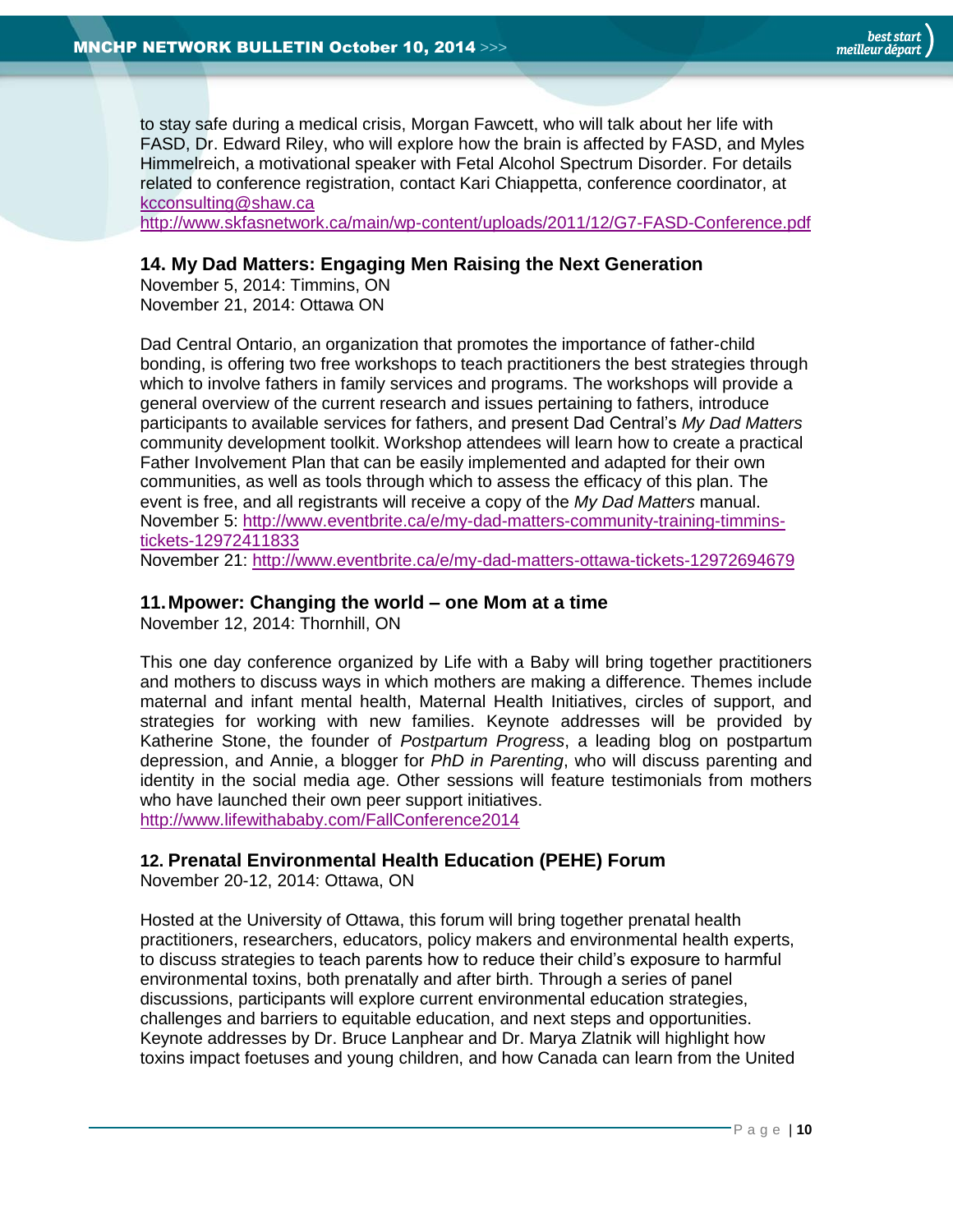States in developing strategies for incorporating environmental health education into standard prenatal care practice. The last day of the forum will provide an opportunity for participants to brainstorm and summarize conference topics in breakout groups, and will close with a final review of participant recommendations. <http://pehe-forum.com/>

# <span id="page-10-0"></span>**V. RESOURCES**

## <span id="page-10-1"></span>**15. Active for Life Lesson Plans**

Active for Life has a new series of physical literacy activities and lesson plans for parents, caregivers, and childcare professionals at their website. These excellent resources are available for free download in the Resources section. Parents, caregivers, and childcare professionals can use the activities and lesson plans to develop motor skills with infants and toddlers ages 0-3 years and children ages 3-5 years. There are also activities and lesson plans for developing more advanced movement skills with older children ages 5-8 and 8-12 years. To promote healthy child development, the key is to start with early movement and exploratory free play. With that in mind, Active for Life is working to get these resources into as many daycares, childcare centres, and after-school programs as possible. If you would like to know more about these physical literacy resources, please email Jim Grove [\(jagrove@shaw.ca\)](mailto:jagrove@shaw.ca). <http://activeforlife.com/lesson-plans-and-resources/>

## <span id="page-10-2"></span>**16. CBC Radio Series: Falling FASD**

CBC's Kitchener-Waterloo Morning Edition aired a series of nine broadcasts from September 22 to September 29 designed to bring to light the challenges facing families and children who are affected by Fetal Alcohol Spectrum Disorders. Host Craig Norris and correspondent Melanie Ferrier interview regional FASD experts, including Dr. Louise Scott, FASD Support Group Coordinator Bonnie Holmes, and RN Mary Mueller to discuss strategies for preventing FASD, barriers to diagnosing the disorder and ways that communities are trying to support struggling families. In Waterloo, the *Reach For It* program pairs Waterloo Regional Police Officers with children with FASD, providing mentors for the children while, at the same time, educating police officers about the disorder. While strides have been taken to improve care, interviews with families indicate that understanding and acceptance of the disorder, as well as the implementation of appropriate support systems, has yet to be achieved.

Access each segment by following the links below:

- [FASD Fact and Fiction](http://www.cbc.ca/player/Radio/Local+Shows/Ontario/The+Morning+Edition+-+K-W/ID/2527142825/?page=3)
- [Waterloo Regional Police Get Schooled on FASD](http://www.cbc.ca/player/Radio/Local+Shows/Ontario/The+Morning+Edition+-+K-W/ID/2527112881/?page=3)
- [Guelph mother told she knew more about FASD than doctors](http://www.cbc.ca/player/Radio/Local+Shows/Ontario/The+Morning+Edition+-+K-W/ID/2528448415/?page=3)
- [Fetal alcohol disorder largely undiagnosed in Ontario](http://www.cbc.ca/player/Radio/Local+Shows/Ontario/The+Morning+Edition+-+K-W/ID/2528278317/?page=3)
- [Rebecca Dawe says FASD Diagnosis an obstacle to employment](http://www.cbc.ca/player/Radio/Local+Shows/Ontario/The+Morning+Edition+-+K-W/ID/2548861946/?page=2)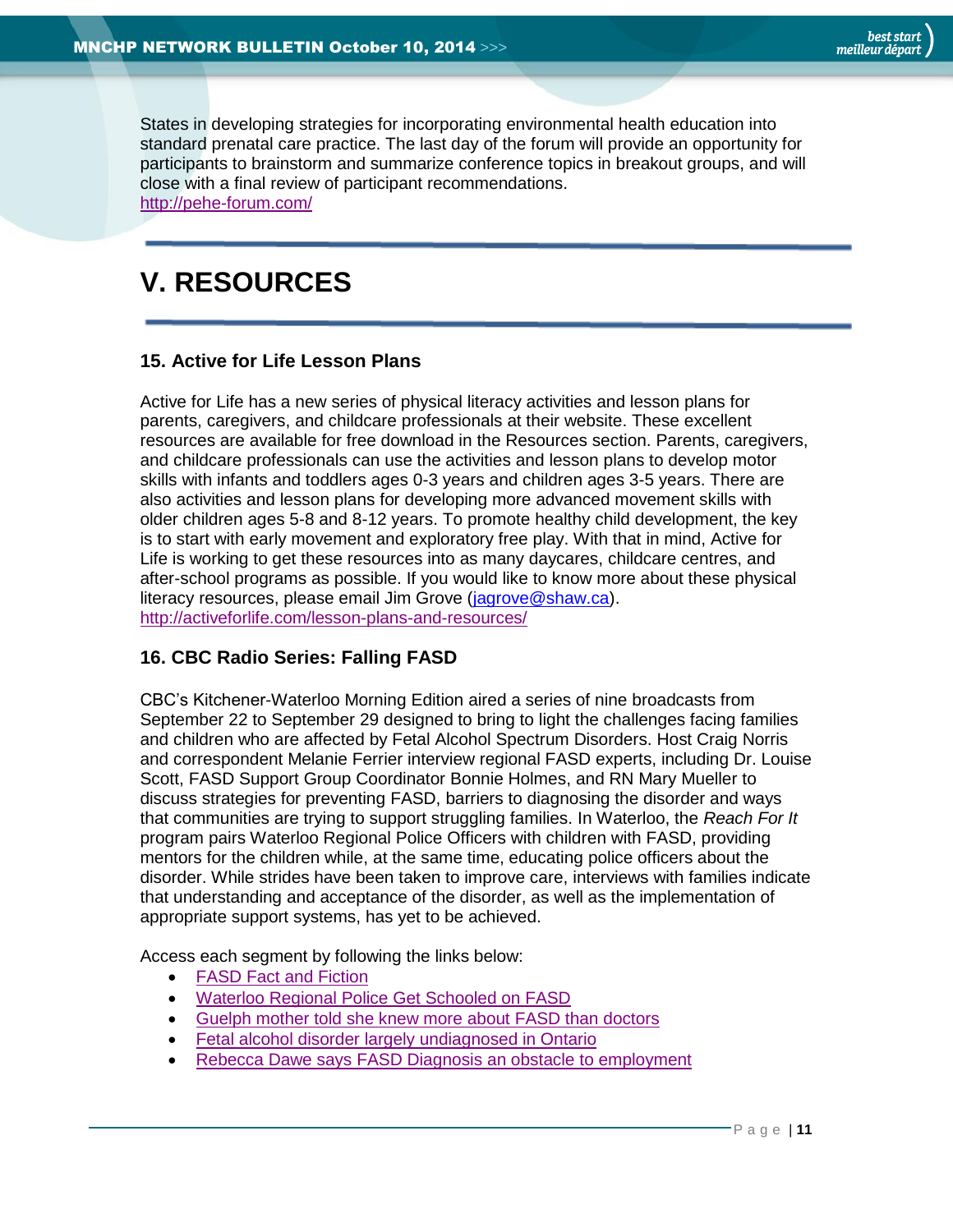- [Lack of FASD services has devastating impact on Guelph couple](http://www.cbc.ca/player/Radio/Local+Shows/Ontario/The+Morning+Edition+-+K-W/ID/2530794035/?page=2)
- [After 20 years, FASD services remain inaccessible](http://www.cbc.ca/player/Radio/Local+Shows/Ontario/The+Morning+Edition+-+K-W/ID/2530794027/?page=2)
- [Ontario only province without a FASD strategy](http://www.cbc.ca/player/Radio/Local+Shows/Ontario/The+Morning+Edition+-+K-W/ID/2532241552/?page=2)
- [Preventing FASD](http://www.cbc.ca/player/Radio/Local+Shows/Ontario/The+Morning+Edition+-+K-W/ID/2535406601/?page=2)

<http://www.cbc.ca/player/Radio/Local+Shows/Ontario/The+Morning+Edition+-+K-W/>

# <span id="page-11-0"></span>**18. Mommy Meds**

This website, founded by Dr. Thomas Hale, the lead researcher at the American InfantRisk Center, aims to provide a reliable place where new and expecting mothers can find current, evidence-based information related to the safety of medications and certain diseases while pregnant or breastfeeding. Topics currently discussed on the site include drinking alcohol while pregnant, dangerous infections during pregnancy, and the benefits of breastfeeding to reduce the infant's risk of disease. <http://mommymeds.com/>

## <span id="page-11-1"></span>**19. Recent videos:**

- **Be Sweet to Babies: Reduce your infant's pain during newborn blood tests** (available in French): This short informational video, produced by the Children's Hospital of Eastern Ontario, discusses strategies mothers can use to help lessen their baby's pain during injections. The video particularly highlights the effectiveness of breastfeeding, skin-to-skin contact, and sugar water. EN:<https://www.youtube.com/watch?v=eLZQsFjnqtk&feature=youtu.be> FR [:https://www.youtube.com/watch?v=eF6vQzqdFVc&index=14&list=UUQdmVr](https://www.youtube.com/watch?v=eF6vQzqdFVc&index=14&list=UUQdmVr7jeIWxsQLJ97ZauyQ) [7jeIWxsQLJ97ZauyQ](https://www.youtube.com/watch?v=eF6vQzqdFVc&index=14&list=UUQdmVr7jeIWxsQLJ97ZauyQ)
- **Saving Brains: A Grand Challenge**: An animated video that visually depicts the importance of introducing positive elements and reducing toxic stress during the first 1000 days in a child's life to promote healthy brain development and, ultimately, ensure a child's future success. <https://www.youtube.com/watch?v=vw0TkwjjpZU&feature=youtu.be>
- **An Unnecessary Cut?**: A report produced by the New Yorker that discusses the prevalence of cesarean-section births in North America and the option of a VBAC or vaginal-birth after c-section. [http://video.newyorker.com/watch/a-reporter-at-large-moving-beyond-the](http://video.newyorker.com/watch/a-reporter-at-large-moving-beyond-the-cesarean-section)[cesarean-section](http://video.newyorker.com/watch/a-reporter-at-large-moving-beyond-the-cesarean-section)

# <span id="page-11-2"></span>**VI. FEATURED BEST START RESOURCES**

## <span id="page-11-3"></span>**20. Sleep Well, Sleep Safe Booklet**

(available in French)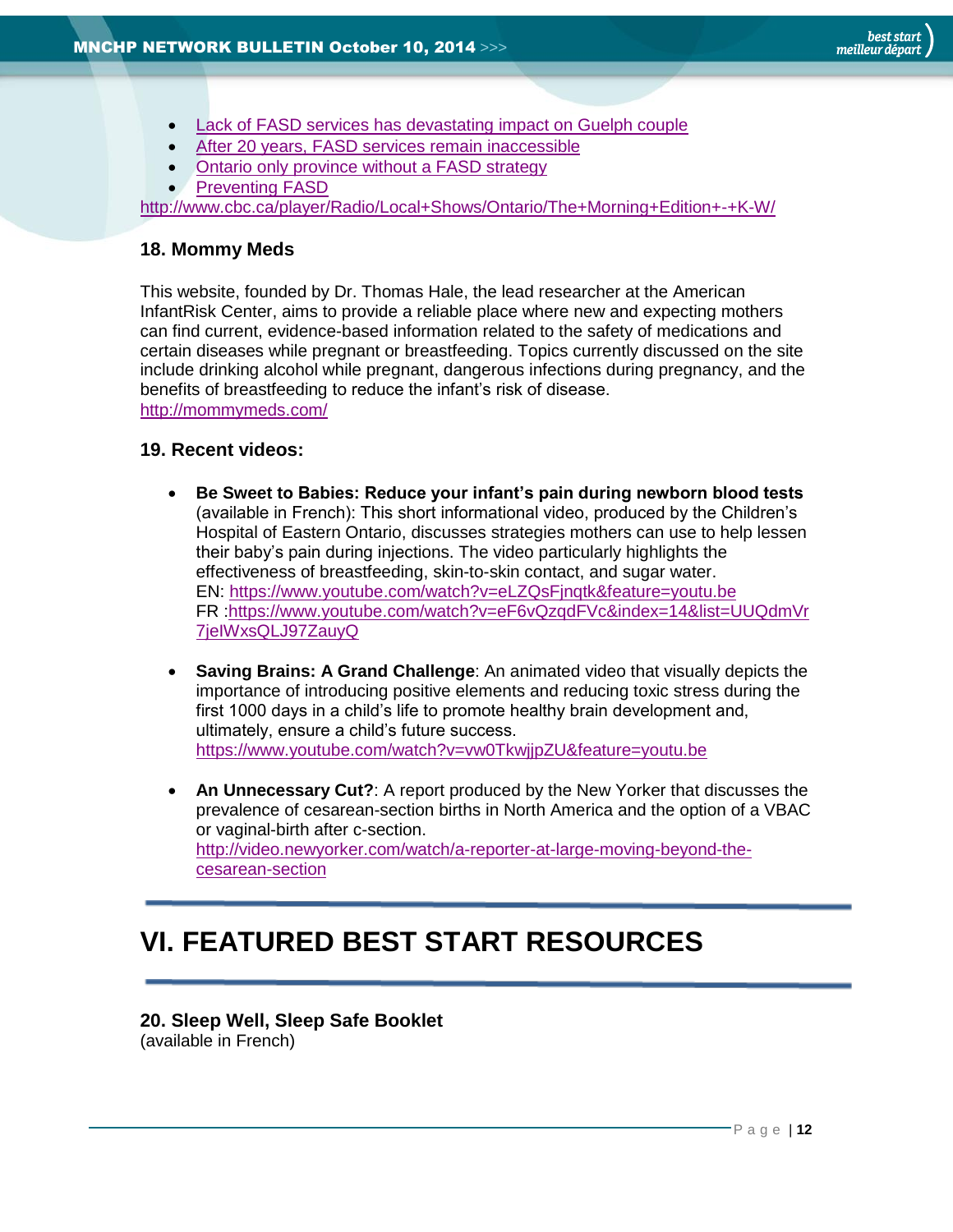This booklet is for parents of infants from 0-12 months and for all who care for infants. The booklet provides information on healthy sleep tips for infants and for parents. It also provides information on safe sleep tips on how to reduce the risks of Sudden Infant Death Syndrome (SIDS) and other sleep related causes of infant death.

EN[:http://www.beststart.org/resources/hlthy\\_chld\\_dev/pdf/BSRC\\_Sleep\\_Well\\_resource\\_](http://www.beststart.org/resources/hlthy_chld_dev/pdf/BSRC_Sleep_Well_resource_FNL_LR.pdf) [FNL\\_LR.pdf](http://www.beststart.org/resources/hlthy_chld_dev/pdf/BSRC_Sleep_Well_resource_FNL_LR.pdf)

FR[:http://www.meilleurdepart.org/resources/develop\\_enfants/pdf/BSRC\\_Sleep\\_Well\\_res](http://www.meilleurdepart.org/resources/develop_enfants/pdf/BSRC_Sleep_Well_resource_FR_LR.pdf) [ource\\_FR\\_LR.pdf](http://www.meilleurdepart.org/resources/develop_enfants/pdf/BSRC_Sleep_Well_resource_FR_LR.pdf)

#### <span id="page-12-0"></span>**21. Populations with Lower Rates of Breastfeeding: A Summary of Findings** (available in French)

Although breastfeeding initiation in Ontario is 91.8% there are populations with lower rates of breastfeeding. The Best Start Resource Centre has completed four research validation strategies to confirm populations with lower rates of breastfeeding in Ontario as well as breastfeeding strategies that are effective with these populations. The resulting report highlights information about trends in Ontario, barriers, effective and promising strategies, and recommendations to reach populations with lower rates of breastfeeding.

EN[:http://www.beststart.org/resources/breastfeeding/BSRC\\_Breastfeeding\\_Summary\\_E](http://www.beststart.org/resources/breastfeeding/BSRC_Breastfeeding_Summary_EN_fnl.pdf) [N\\_fnl.pdf](http://www.beststart.org/resources/breastfeeding/BSRC_Breastfeeding_Summary_EN_fnl.pdf)

FR[:http://www.meilleurdepart.org/resources/allaitement/BSRC\\_Breastfeeding\\_Summary](http://www.meilleurdepart.org/resources/allaitement/BSRC_Breastfeeding_Summary_FR_fnl.pdf) [\\_FR\\_fnl.pdf](http://www.meilleurdepart.org/resources/allaitement/BSRC_Breastfeeding_Summary_FR_fnl.pdf)

# <span id="page-12-1"></span>**22.Breastfeeding in Ontario Factsheets**

(available in French)

A series of four fact sheets that explore issues related to breastfeeding including trends in Ontario, the relationship between breastfeeding and socioeconomic status, strategies to address lower rates of breastfeeding among young single mothers, how peer support can help address barriers for women unsure of breastfeeding.

- *Notable Trends within the Province* EN[:http://www.beststart.org/resources/breastfeeding/BSRC\\_Breastfeeding\\_facts](http://www.beststart.org/resources/breastfeeding/BSRC_Breastfeeding_factsheet_1_ENG.pdf) heet 1 ENG.pdf FR[:http://www.beststart.org/resources/breastfeeding/BSRC\\_Breastfeeding\\_facts](http://www.beststart.org/resources/breastfeeding/BSRC_Breastfeeding_factsheet_1_FR.pdf) heet 1 FR.pdf
- *Breastfeeding and Socioeconomic Status*: EN[:http://www.beststart.org/resources/breastfeeding/BSRC\\_Breastfeeding\\_facts](http://www.beststart.org/resources/breastfeeding/BSRC_Breastfeeding_factsheet_2_ENG.pdf) heet 2 ENG.pdf FR[:http://www.beststart.org/resources/breastfeeding/BSRC\\_Breastfeeding\\_facts](http://www.beststart.org/resources/breastfeeding/BSRC_Breastfeeding_factsheet_2_FR.pdf) heet 2 FR.pdf
- *Breastfeeding Among Young Single Mothers*: EN[:http://www.beststart.org/resources/breastfeeding/BSRC\\_Breastfeeding\\_facts](http://www.beststart.org/resources/breastfeeding/BSRC_Breastfeeding_factsheet_3_ENG.pdf) heet 3 ENG.pdf FR[:http://www.beststart.org/resources/breastfeeding/BSRC\\_Breastfeeding\\_facts](http://www.beststart.org/resources/breastfeeding/BSRC_Breastfeeding_factsheet_3_FR.pdf) heet 3 FR.pdf
- *Breastfeeding Peer Support:*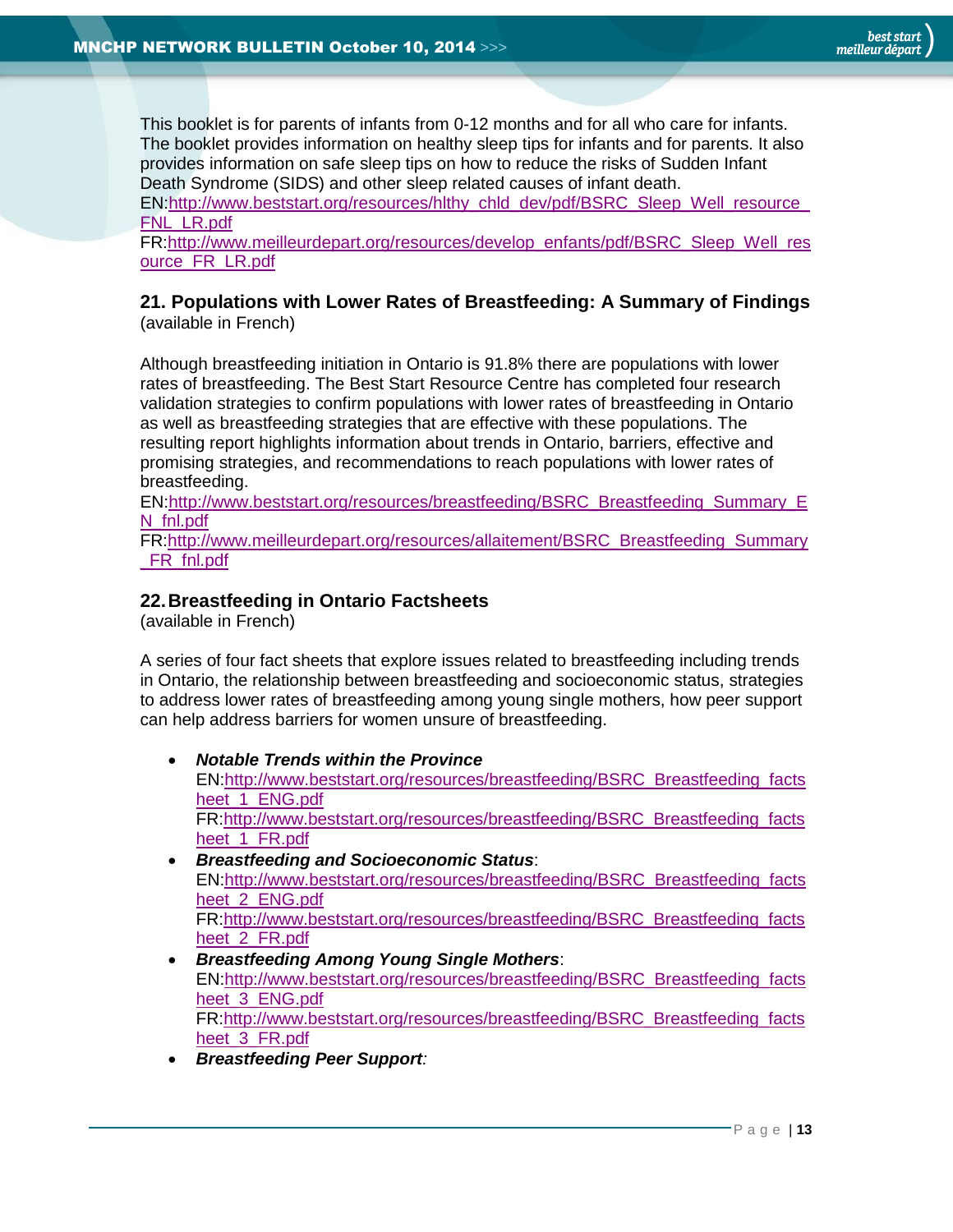EN[:http://www.beststart.org/resources/breastfeeding/BSRC\\_Breastfeeding\\_facts](http://www.beststart.org/resources/breastfeeding/BSRC_Breastfeeding_factsheet_4_ENG.pdf) heet 4 ENG.pdf FR[:http://www.beststart.org/resources/breastfeeding/BSRC\\_Breastfeeding\\_facts](http://www.beststart.org/resources/breastfeeding/BSRC_Breastfeeding_factsheet_4_FR.pdf) heet 4 FR.pdf

# <span id="page-13-1"></span>**23.Breastfeeding Matters**

(available in French)

This booklet, which helps women and their families explore breastfeeding, has now been translated into 16 additional languages including Arabic, Filipino, Hindi, Punjabi, Spanish, Simplified Chinese, Tamil, Urdu, Bengali, Gujurati, Korean, Persian, Russian, Serbian (Cyrillic), Somali, and Vietnamese. Topics include: making an informed decision, getting started, learning to breastfeed, common concerns, frequently asked questions, and where to get help. Access all of the languages on Best Start's [Breastfeeding](http://www.beststart.org/cgi-bin/commerce.cgi?search=action&category=B00E&advanced=yes&sortkey=sku&sortorder=descending)  [resources](http://www.beststart.org/cgi-bin/commerce.cgi?search=action&category=B00E&advanced=yes&sortkey=sku&sortorder=descending) page.

EN[:http://www.beststart.org/resources/breastfeeding/pdf/BreastfeedingMatters\\_2013\\_lo](http://www.beststart.org/resources/breastfeeding/pdf/BreastfeedingMatters_2013_low_rez_reference.pdf) [w\\_rez\\_reference.pdf](http://www.beststart.org/resources/breastfeeding/pdf/BreastfeedingMatters_2013_low_rez_reference.pdf)

FR [:http://www.meilleurdepart.org/resources/allaitement/breastfeeding\\_matters\\_FR\\_Nov](http://www.meilleurdepart.org/resources/allaitement/breastfeeding_matters_FR_Nov2013_fnl.pdf) [2013\\_fnl.pdf](http://www.meilleurdepart.org/resources/allaitement/breastfeeding_matters_FR_Nov2013_fnl.pdf)

## <span id="page-13-2"></span>**24.Breastfeeding for the Health and Future of Our Nation**

This booklet, which was created to support Aboriginal women with the art of breastfeeding, has now been translated into Cree and Ojibway. The Medicine Wheel is used to symbolize the balance needed to support breastfeeding women. Access all versions of the resource on Best Start's [Breastfeeding](http://www.beststart.org/cgi-bin/commerce.cgi?search=action&category=B00E&advanced=yes&sortkey=sku&sortorder=descending) and [Aboriginal child development](http://www.beststart.org/cgi-bin/commerce.cgi?search=action&category=AB0A&advanced=yes&sortkey=sku&sortorder=descending) pages.

[http://www.beststart.org/resources/breastfeeding/BFHFN\\_sept26.pdf](http://www.beststart.org/resources/breastfeeding/BFHFN_sept26.pdf)

## <span id="page-13-0"></span>**About This Bulletin**

*The Best Start Resource Centre thanks you for your interest in, and support of, our work. Best Start permits others to copy, distribute or reference the work for non-commercial purposes on condition that full credit is given. Because our MNCHP bulletins are designed to support local health promotion initiatives, we would appreciate knowing how this resource has supported, or been integrated into, your work [\(mnchp@healthnexus.ca\)](mailto:mnchp@healthnexus.ca). Please note that the Best Start Resource Centre does not endorse or recommend any events, resources, or publications mentioned in this bulletin.* 

**Information on the MNCHP Network**: Email mnchp@healthnexus.ca or visit <http://www.beststart.org/services/information.html>

**To manage your subscription, unsubscribe from the list-serv and access the MNCHP archives**: http://lists.beststart.org/listinfo.cgi/mnchp-beststart.org **To submit items for MNCHP Bulletins**: Email mnchp@healthnexus.ca

## **Contact Us**

**Best Start Resource Centre**: http://beststart.org/index\_eng.html **Health Nexus**: http://en.healthnexus.ca/ 180 Dundas W., Room 301, Toronto (Ontario) M5G 1Z8

# **Stay connected!**